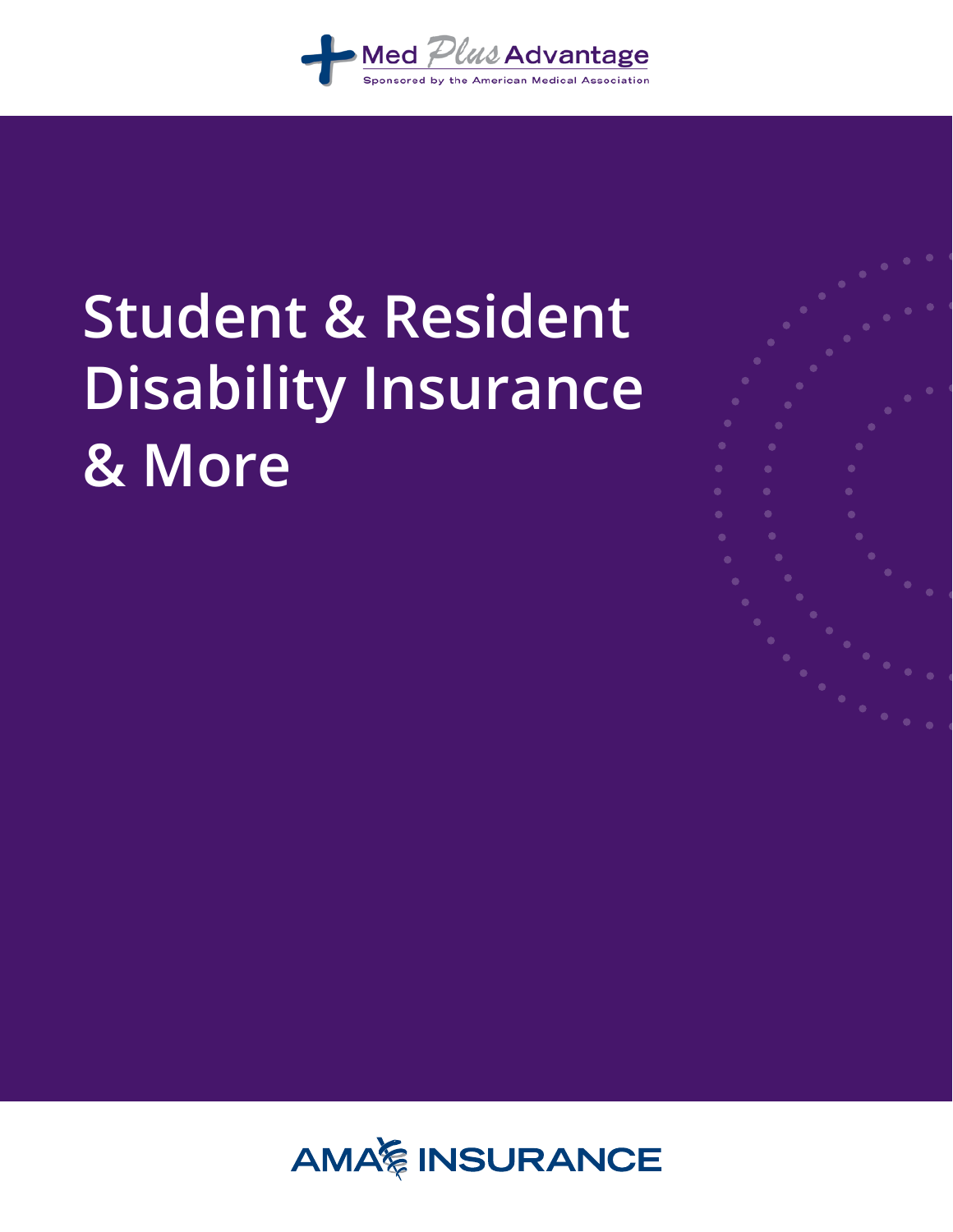

#### **As a medical education administrator, you:**

- **•** Are focused on education
- **•** Need to comply with LCME/ACGME guidelines
- **•** Need superior student/resident services and benefits

"We've used the Med Plus Advantage program for years and the service, price and quality are second to none."

- Rozanna A., Ed.D., Howard University College of Medicine

#### **Administrators who currently utilize the Med Plus Advantage program get access to:**

- **•** A plan sponsored by the American Medical Association
- **•** A plan covering more than one in three medical students in the United States
- **•** High quality, custom-tailored benefits available including Long Term Disability, Life and AD&D insurance, Student/Resident Assistance Service and International Medical insurance

**For a** *FREE* **analysis, quotes and comparison of your existing student or resident disability plan, contact Brian Farmer at brian.farmer@amainsure.com or call 317.432.7656**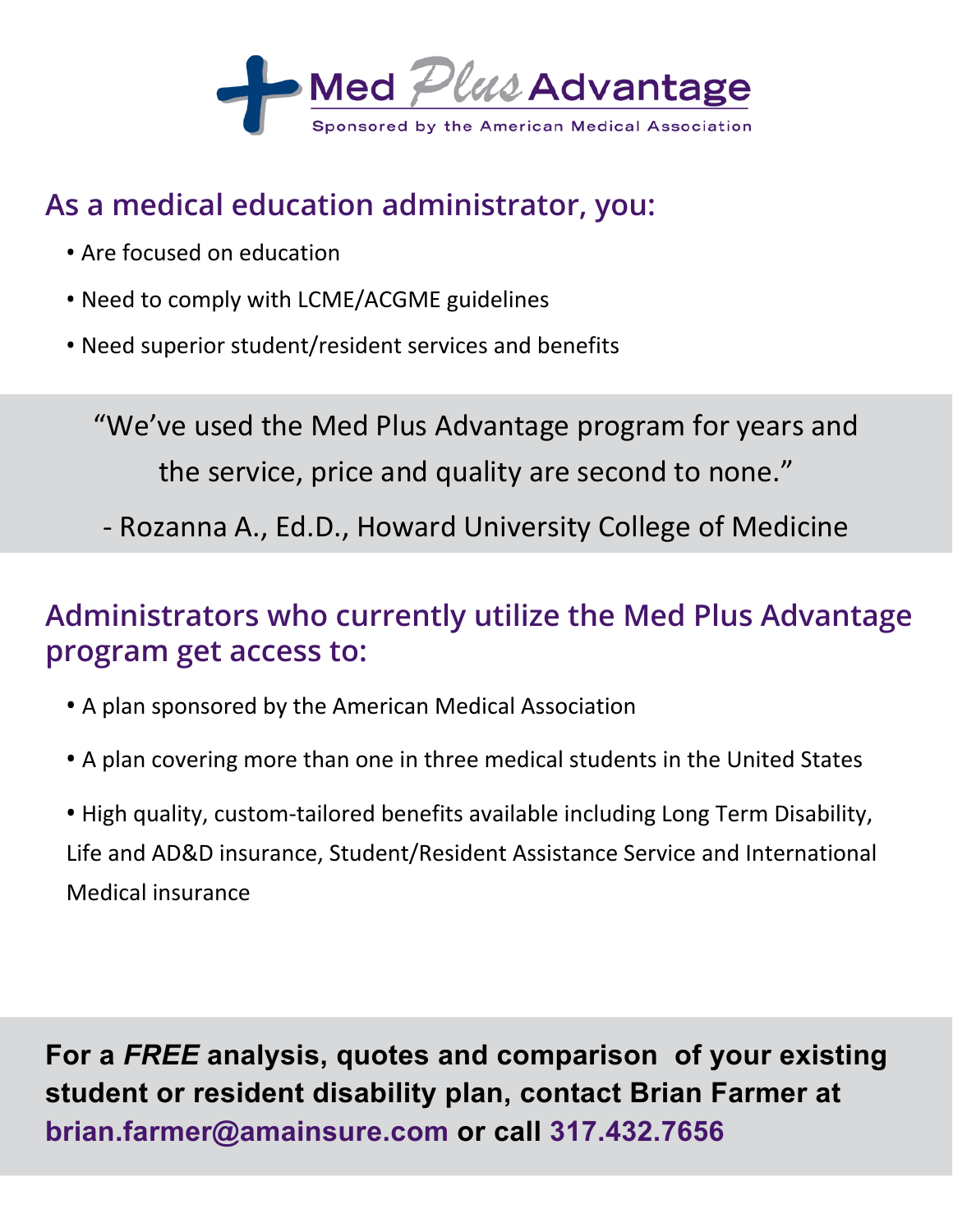### **We'll help you and/or your agent analyze your school's disability plan and compare:**

- **Benefits vs. premiums**
- **How specific claims might be adjudicated**
- **• The difference between AMA-sponsored and non-sponsored plans**





#### **Group Long Term Disability Insurance**

- Student/Resident own occupation definitions
- Maximum Loan Payoff Benefit of \$250,000 if Permanently and Totally disabled
- Guaranteed continuation/conversion options



#### **Group Term Life Insurance**

- \$50,000 \$300,000 Term Life insurance benefit
- Accidental Death and Dismemberment benefit matches the Term Life benefit
- Repatriation of remains benefit up to \$5,000

#### **Additional Coverage Available**



#### **International Medical Insurance**

- Individual and Group plans for faculty, staff and students
- Global health brigades, international rotations, and leisure trips
- Online purchase and delivery of ID card and travel related documents



#### **Student/Resident Assistance Service**

- Confidential assistance services with a choice of 3 or 6 sessions
- Help with depression, family or relationship issues, stress or anxiety, financial and legal concerns
- 24/7 access by phone, online, live chat, email and text